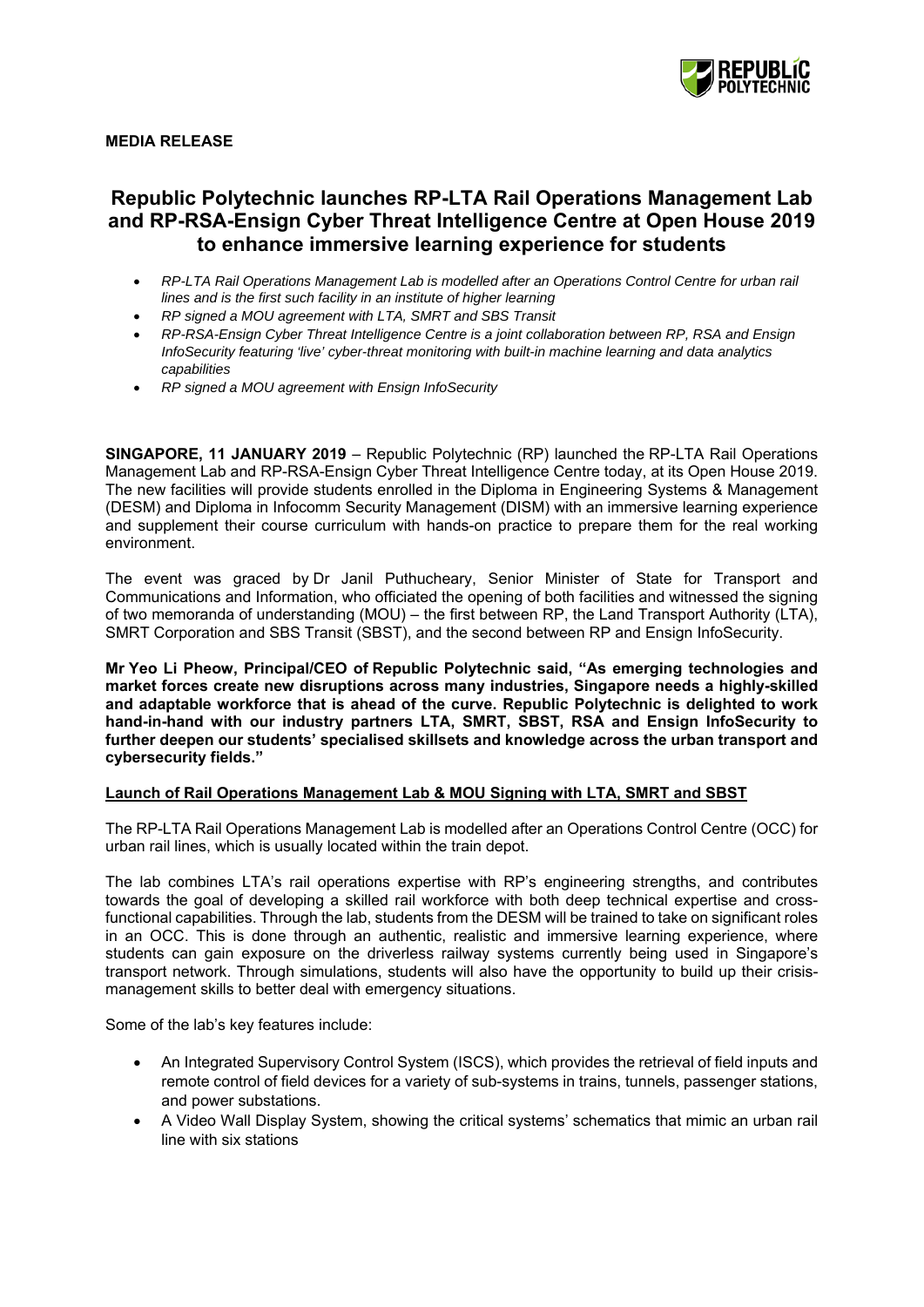

**Said LTA's Deputy Chief Executive (Infrastructure & Development), Mr Chua Chong Kheng, "In our efforts to encourage more Singaporeans to embrace Walk, Cycle, Ride as their preferred way of travel, we are rapidly expanding our rail network with new lines and extensions that will bring the convenience and connectivity of rail closer to more homes. To support the expansion of our rail network, it is important that we attract, develop and nurture the next-generation of urban railway engineers and professionals skilled in operating these lines. We are pleased to partner Republic Polytechnic to establish a laboratory that will offer hands-on, realistic training for students aspiring to join the rail industry. The experiential training offered will equip them with the necessary skills to make a difference in the workforce of the future."** 

RP's DESM diploma programme focuses on training urban transport professionals for positions in operations. The second batch of DESM students will graduate in 2019.

On this occasion, RP also signed a MOU with LTA, SMRT and SBST to affirm their mutual commitment to developing the local land transport industry workforce and growing the pool of professionals as Singapore moves towards a more car-lite future.

**Mr Leong Yim Sing, Head of Rail for SBS Transit, said, "We are happy to continue this collaboration as it will help nurture more qualified engineers for our rail network as well as public transport operations staff to ensure that the industry's growing manpower needs are met. This will ultimately benefit the entire public transport industry."**

**Mr Gan Boon Jin, CTO of SMRT Corporation Ltd said, "SMRT is pleased to collaborate with Republic Polytechnic (RP) to develop the Rail Transit System (RTS) curriculum, provide internships and industry projects for final year students. We will also offer their teaching faculty attachment opportunities to gain experience in the operations and maintenance of the RTS. This collaboration will enable students to have a better understanding of the growing complexities in running the rail system, and build engineering capabilities that will benefit the overall transport industry."**

#### **Launch of RP-RSA-Ensign Cyber Threat Intelligence Centre & MOU Signing with Ensign Infosecurity**

With the prevalence of cyber-attacks, Singapore is deepening its cybersecurity capabilities as part of its Smart Nation initiative. The new RP-RSA-Ensign Cyber Threat Intelligence Centre will enable RP students enrolled in the Diploma in Infocomm Security Management (DISM) to encounter and manage realistic cyber threat scenarios as part of their training.

The Centre was established through a joint laboratory agreement signed today between RP and leading cybersecurity firms RSA and Ensign InfoSecurity. It will focus on research in the Internet of Things (IoT) and mobile malware, specifically on cyber threat monitoring and threat intelligence for IoT and mobile devices.

**Said Mr Yeoh Keat Chuan, CEO of Ensign InfoSecurity, "Ensign is deeply focused on building high-end cyber capabilities, such as cyber analytics, threat research and intelligence. We view these capabilities as game changers in cyber defence. As such, Ensign is dedicated to recruiting and training cyber professionals in these emerging fields and our collaboration with RP is one such example. We are therefore pleased to partner RP in building a cyber threat intelligence center, to train students in capabilities such as creating decoy network systems and analysing cyber attacks. In doing so, we hope to build up the local cyber ecosystem that will enhance Singapore and the region's cyber security."** 

The facility is equipped with high-end industry-standard security monitoring hardware, with RSA providing the security monitoring and analytics hardware/software while Ensign InfoSecurity lends its technical expertise in creating decoy network systems, designed to trap and track hackers. With this system, Ensign InfoSecurity will provide guidance to students to analyse the attacks and learn about the cybercriminal's motives, tactics and tools. In addition, both organisations will provide technical experts and security analysts so students will have opportunities to work alongside industry professionals and gain exposure to leading solutions and technologies.